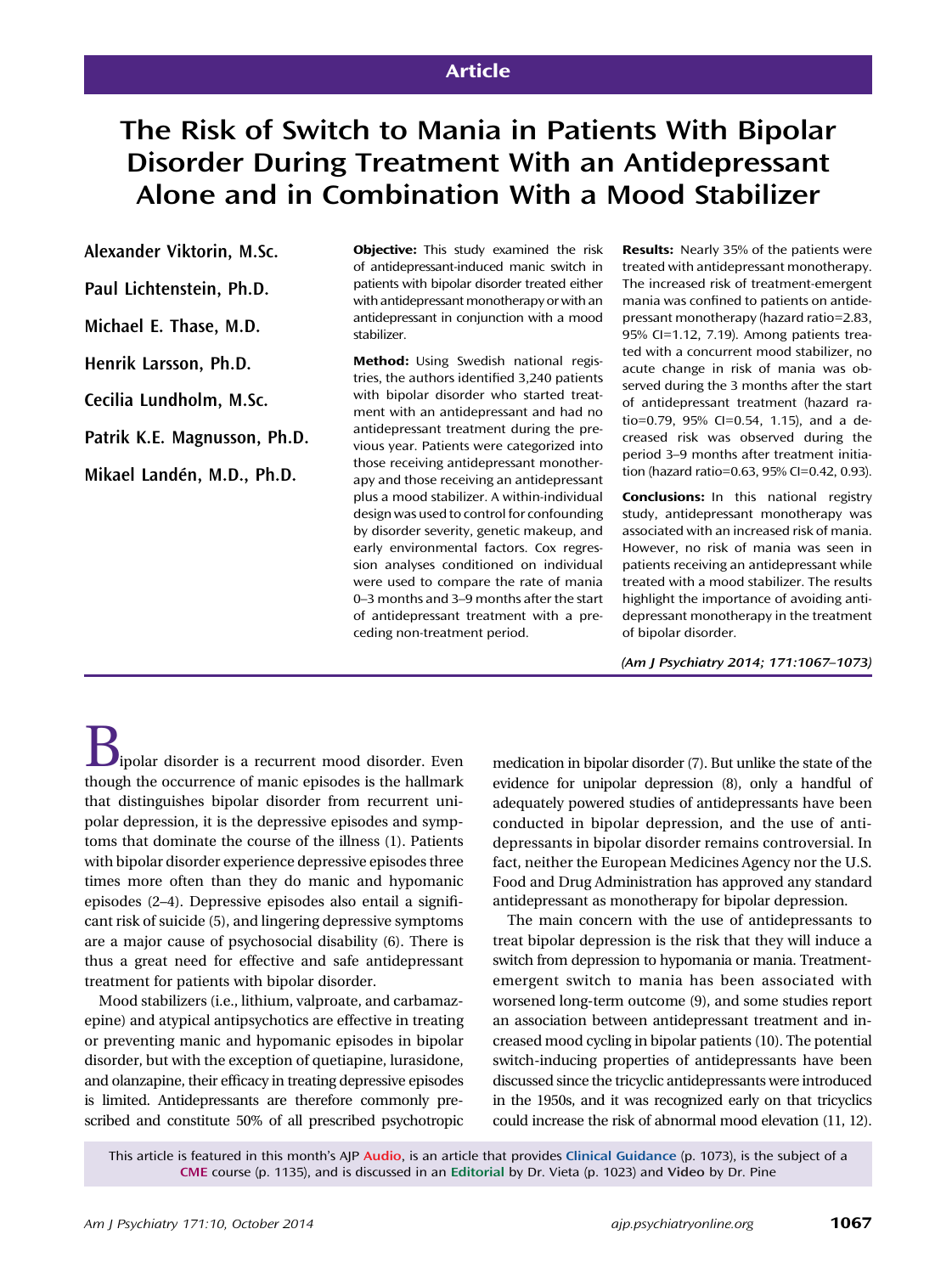Since then, several studies of the effects of antidepressants on depressive episodes of bipolar disorder have been conducted, and some have found associations between antidepressants and manic or hypomanic switch (13–18), while others have not (19–21).

Although the empirical data are arguably inconclusive, current treatment guidelines for bipolar depression reflect a relatively broad consensus that antidepressant treatment can induce mania, and they discourage the use of antidepressant monotherapy. Many guidelines recommend instead the use of atypical antipsychotics or mood stabilizers as a first line of treatment for depressive episodes. Guidelines differ with respect to second-line treatments (and regional differences can be observed as well) (22), although some endorse the use of antidepressants in combination with antimanic agents, particularly if used for limited periods.

Only a handful of studies have explored whether concomitant use of a mood stabilizer is protective against a switch to mania during antidepressant treatment; some of these studies are affected by confounding by indication, some are underpowered, and collectively they present inconsistent results (14, 23–26). Indeed, a large meta-analysis concluded that mood stabilizers were not effective in preventing a switch to mania (27)—although, as the authors of the study discuss, that finding may have been confounded by indication, as patients treated with mood stabilizers tended to have more manic episodes.

Given the need for effective treatment for depressive episodes in bipolar disorder, it is of great clinical importance to clarify whether antidepressants increase the risk of manic episodes when administered together with a mood stabilizer. If mood stabilizers do not protect against treatment-emergent mania, the current high rate of antidepressant prescriptions places bipolar patients at considerable risk for manic episodes and should be reduced. If, however, antidepressants are safe when used in conjunction with mood stabilizers, then they could be used more liberally to treat bipolar depression.

In studies that involve placebo or treatment discontinuation (i.e., clinical trials), there is a risk of sampling bias, as patients with high risk may be unlikely to participate because of disorder severity, as well as for other reasons. Observational studies, on the other hand, sample all patients, including those with high risk, and they yield larger sample sizes. In this study, we used data from national Swedish registries to investigate the effects of antidepressant medication on the rate of mania. We assessed the acute switch effects within 3 months after initiation of antidepressant treatment, as well as longer-term effects up to 9 months after start of medication. We surveyed two groups of patients with bipolar disorder: patients not taking a mood stabilizer who were treated with antidepressant monotherapy, and patients on a mood stabilizer who were additionally treated with an antidepressant. We used a within-individual design to control for potential confounding caused by differences in disorder severity, genetic makeup, and early environmental factors.

## Method

## Study Subjects

Using the unique individual Swedish national registration number assigned to each individual at birth and to immigrants on arrival, we linked Swedish national registries with high accuracy (28). Patients with bipolar disorder were identified using the National Patient Register, which includes all Swedish psychiatric inpatient admissions since 1973 and all psychiatric outpatient admissions, excluding those in primary care, since 2001 (29). The registry contains admission dates along with the main discharge diagnosis ICD code and up to eight secondary diagnosis codes. Patients with bipolar disorder were defined as individuals identified in the National Patient Register who had at least two inpatient or outpatient admissions with a discharge diagnosis of bipolar disorder (ICD-8 codes 296.00, 296.1, 296.3, 296.88, and 296.99; ICD-9 codes 296.0, 296.1, 296.3, 296.4, 296.8, and 296.9; ICD-10 codes F30 and F31) prior to start of treatment with an antidepressant. We excluded patients with any inpatient or outpatient diagnosis of schizophrenia (ICD-8 code 295, ICD-9 code 295, and ICD-10 code F25) prior to follow-up to reduce the risk of misclassification. An algorithm based on less strict inclusion criteria for bipolar disorder has been demonstrated to yield a high positive predictive value (30). We identified 31,916 individuals who met these criteria for bipolar disorder.

To ascertain the use of prescribed drugs among these patients, we used the Swedish Prescribed Drug Register (SPDR), which contains data on all dispensed prescribed drugs since July 2005 (31). Every entry has a prescription and a dispensation date, the name of the medication with dosage and package size, and a medication code in accordance with the Anatomical Therapeutic Chemical Classification System. Using the SPDR, we identified instances of dispensed prescriptions of antidepressant drugs (selective serotonin reuptake inhibitors, selective norepinephrine reuptake inhibitors, tricyclic and tetracyclic antidepressants, and bupropion). We also identified patients treated with mood stabilizers (lithium, valproate, and lamotrigine). We included only patients to whom an antidepressant was dispensed with no such dispensations the previous year, thus ensuring that this dispensation was the start of a treatment period. Of the 31,916 patients with bipolar disorder, an antidepressant drug was dispensed to 22,339 patients (70%) between July 1, 2005, and December 31, 2009; of these, 3,240 patients (10.2%) met the criterion of not having received any antidepressant drugs during the previous year.

#### **Exposure**

The main exposure was antidepressant use, and we stratified patients by whether or not they received concurrent treatment with a mood stabilizer. To be classified as having a minimally adequate course of treatment with a mood stabilizer, a patient had to have at least two dispensations in the year preceding antidepressant treatment, of which at least one had to occur between 4 and 12 months before the antidepressant treatment began. To be classified as not using a mood stabilizer, a patient could not have any dispensations of mood stabilizers in the year preceding antidepressant treatment. The followup in the antidepressant monotherapy group was censored at the time that a mood stabilizer was prescribed, if that occurred.

#### **Outcome**

The occurrence of mania was ascertained using discharge diagnosis codes for mania (ICD-10 codes F30.0–F30.2, F30.8–F30.9, and F31.0–F30.2) from the National Patient Register during followup from July 2005 through 2009.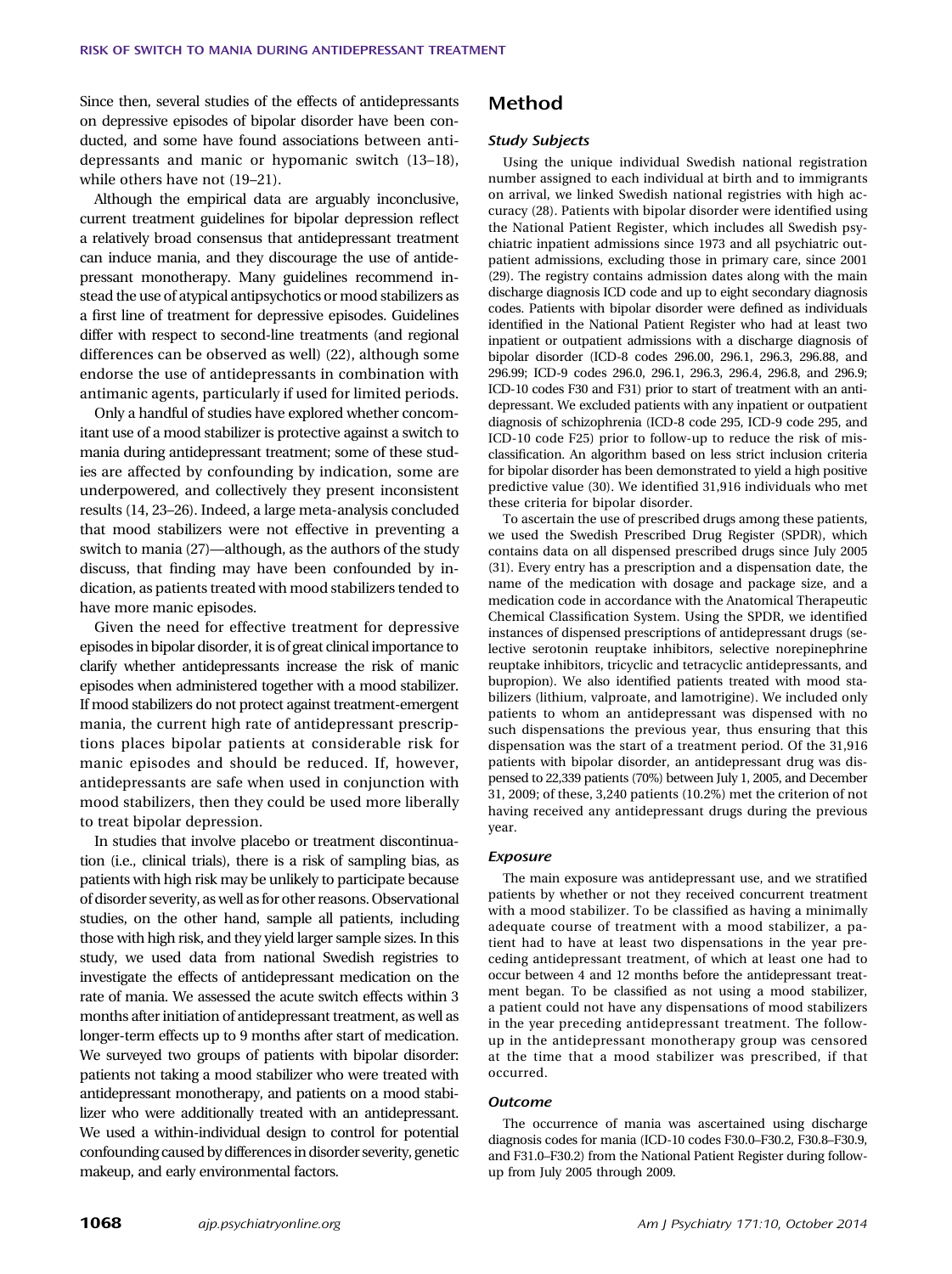

#### FIGURE 1. Description of the Within-Individual Design of a National Registry Study of Patients With Bipolar Disorder<sup>a</sup>

<sup>a</sup> The design allows for comparisons of mania after initiation of antidepressant treatment with a preceding non-treatment period within each subject. The follow-up time was split into 0–3 months and 3–9 months to assess acute (switch) effects and longer-term effects. By applying a within-individual design, confounding by differences in disorder severity, genetic makeup, and early environmental factors is reduced.

#### Statistical Analysis

The effects of antidepressant medication on the rate of mania were estimated by Cox proportional hazards regression analyses, using the STCOX statement in Stata/IC, version 12.1 (StataCorp., College Station, Tex.). All patients serve as their own control, by conditioning on patient in the analyses, thus reducing confounding by differences between patients in severity of the disorder, genetic makeup, and childhood environment. We compared the individuals during two periods: a 9-month period before antidepressant treatment started and a 9-month period after treatment was started (Figure 1). To account for deaths and migrations, we used the Cause of Death and Migration registries. If the patient died, emigrated, or was diagnosed with schizophrenia during the second (treated) period, the follow-up was censored at this time. This was done also when a mood stabilizer was dispensed to the antidepressant monotherapy group during the treated period. To allow for assessment of both acute and longer-term effects, interaction terms with split follow-up time (0–3 months, 3–9 months) were included in the statistical model (32). In a second analysis, medication with a mood stabilizer was added as an additional interaction term to determine differences in effects depending on concurrent mood stabilizer use.

The study was approved by the regional ethics committee in Stockholm.

## Results

Table 1 presents descriptive statistics for all patients included in the study. The patients' mean age was 51.6 years (SD=17.0), and a majority (60.8%) were women. The types of antidepressants dispensed, along with the numbers of patients receiving them, are listed in Table 2.

## Overall Effects of Antidepressants on Risk of Mania

In all patients with bipolar disorder treated with an antidepressant, not taking into account any concurrent mood stabilizer treatment, we observed no increased risk of mania within the first 3 months of treatment (the hazard ratio for the 0- to 3-month period was 0.91, 95% CI=0.69,

| TABLE 1. Baseline Characteristics of Patients With Bipolar |  |  |
|------------------------------------------------------------|--|--|
| Disorder in a National Registry Study (N=3,240)            |  |  |

| Characteristic                | N     | %    |
|-------------------------------|-------|------|
| Male                          | 1,270 | 39.2 |
| Living in a metropolitan area | 1,555 | 48.1 |
| Civil status                  |       |      |
| Unmarried                     | 1,222 | 38.2 |
| Married                       | 945   | 29.5 |
| Divorced                      | 873   | 27.2 |
| Widowed                       | 163   | 5.1  |
| Employed                      | 1,068 | 33.3 |
| In school                     | 172   | 5.4  |
| Age group                     |       |      |
| $<$ 25 years                  | 197   | 6.1  |
| $25 - 39$ years               | 651   | 20.1 |
| $>$ 39 years                  | 2,384 | 73.8 |

1.21; n.s.). For the period 3–9 months after start of treatment, we observed a decreased risk of mania (hazard ratio=0.68, 95% CI=0.50, 0.92; p=0.01) (Table 3).

## Effects of Concurrent Mood Stabilizer Medication

Among all patients treated with an antidepressant, 1,117 were on antidepressant monotherapy and 1,641 were on concurrent treatment with a mood stabilizer (Table 4). Thus, contrary to clinical guidelines, a substantial portion of the bipolar patients received prescriptions for an antidepressant as monotherapy. The rate of mania and the number of mania diagnoses were higher in the group treated with a mood stabilizer and an antidepressant than in the antidepressant monotherapy group. This is most probably because the patients treated mood stabilizers had a more severe bipolar disorder to start with. Nevertheless, when we analyzed the effect of antidepressant monotherapy, the risk of mania was significantly increased in the acute period (hazard ratio=2.83,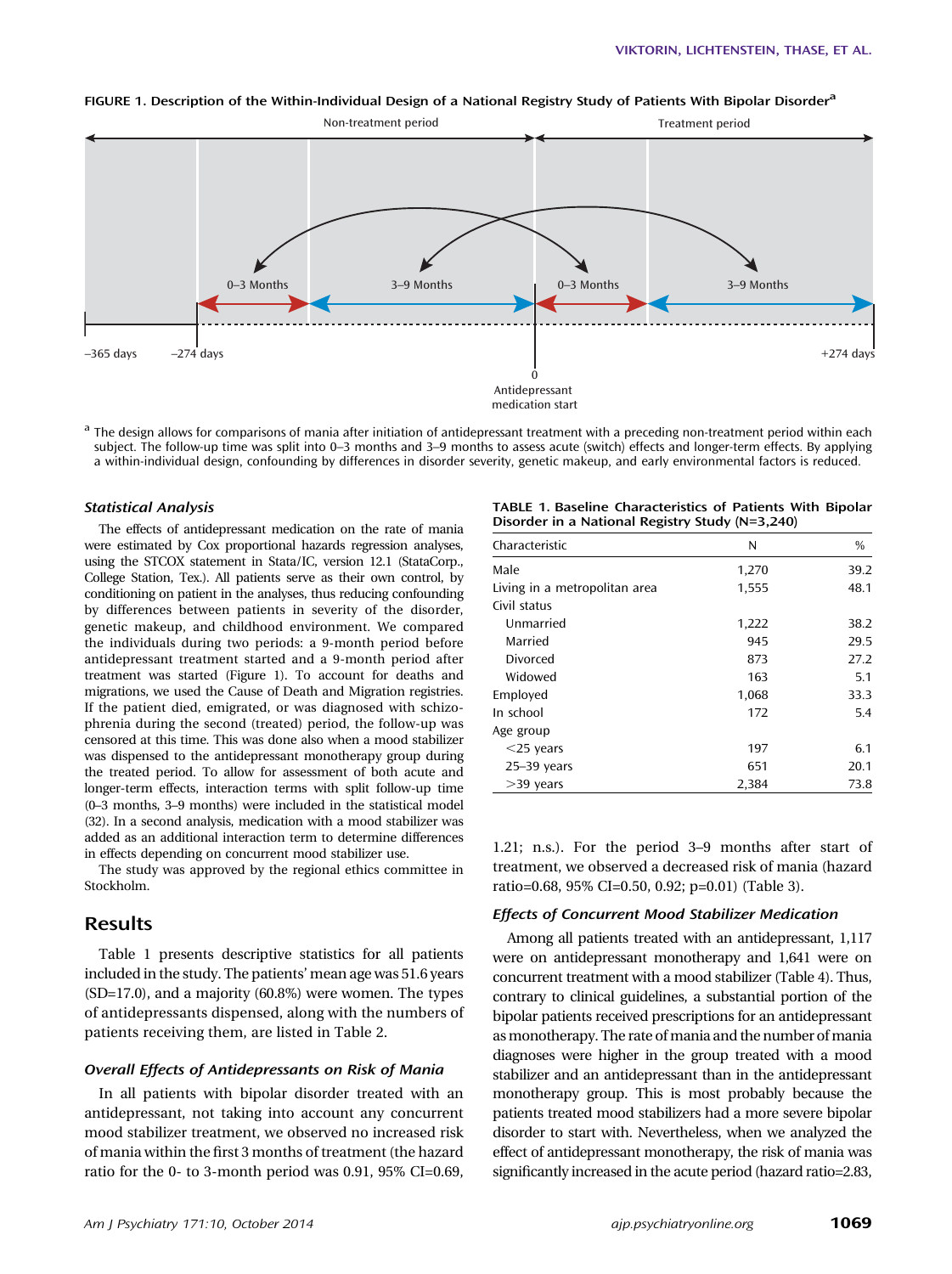| TABLE 2. Specific Antidepressants Dispensed to Patients         |  |  |
|-----------------------------------------------------------------|--|--|
| With Bipolar Disorder in a National Registry Study <sup>a</sup> |  |  |

|                  |                | Full Sample<br>$(N=3,240)$ | Antidepressant<br>and Mood<br>Stabilizer<br>$(N=1,641)$ |               |          | Antidepressant<br>Monotherapy<br>$(N=1, 117)$ |  |
|------------------|----------------|----------------------------|---------------------------------------------------------|---------------|----------|-----------------------------------------------|--|
| Antidepressant   | N              | $\frac{0}{0}$              | N                                                       | $\frac{0}{0}$ | N        | $\frac{0}{0}$                                 |  |
| Citalopram       | 519            | 18.8                       | 275                                                     | 16.8          | 244      | 21.8                                          |  |
| Sertraline       | 456            | 16.5                       | 272                                                     | 16.6          | 184      | 16.5                                          |  |
| Mirtazapine      | 444            | 16.1                       | 245                                                     | 14.9          | 199      | 17.8                                          |  |
| Escitalopram     | 358            | 13.0                       | 254                                                     | 15.5          | 104      | 9.3                                           |  |
| Venlafaxine      | 189            | 6.9                        | 113                                                     | 6.9           | 76       | 6.8                                           |  |
| Duloxetine       | 176            | 6.4                        | 107                                                     | 6.5           | 69       | 6.2                                           |  |
| Fluoxetine       | 158            | 5.7                        | 99                                                      | 6.0           | 59       | 5.3                                           |  |
| Amitriptyline    | 140            | 5.1                        | 75                                                      | 4.6           | 65       | 5.8                                           |  |
| <b>Bupropion</b> | 140            | 5.1                        | 97                                                      | 5.9           | 43       | 3.9                                           |  |
| Paroxetine       | 66             | 2.4                        | 35                                                      | 2.1           | 31       | 2.8                                           |  |
| Mianserin        | 50             | 1.8                        | 38                                                      | 2.3           | 12       | 1.1                                           |  |
| Clomipramine     | 46             | 1.7                        | 26                                                      | 1.6           | 20       | 1.8                                           |  |
| Nortriptyline    | 7              | 0.3                        | 3                                                       | 0.2           | 4        | 0.4                                           |  |
| Maprotiline      | 4              | 0.2                        | $\Omega$                                                | 0.0           | 4        | 0.4                                           |  |
| Imipramine       | 2              | 0.1                        | $\overline{2}$                                          | 0.1           | $\Omega$ | 0.0                                           |  |
| Trimipramine     | $\overline{2}$ | 0.1                        | $\Omega$                                                | 0.0           | 2        | 0.2                                           |  |
| Fluvoxamine      | 1              | 0.05                       | $\mathbf 0$                                             | 0.0           | 1        | 0.1                                           |  |

<sup>a</sup> The antidepressants and numbers listed here are those that were dispensed at the start of the treatment period. Because we applied strict inclusion criteria to classify patients as being on a concurrent mood stabilizer or not, 482 patients from the full sample with ambiguous mood stabilizer use were not classified as either receiving monotherapy or receiving concurrent mood stabilizer treatment. Therefore, the sum of the individuals in the antidepressant monotherapy group and mood stabilizer group do not add up to the full sample.

95% CI=1.12, 7.19; p=0.028), but not in the longer term (hazard ratio=0.71, 95% CI=0.23, 2.26; n.s.).

By contrast, among patients receiving a concurrent mood stabilizer medication, the risk of mania was unchanged in the acute period after initiation of antidepressant treatment (hazard ratio=0.79, 95% CI=0.54, 1.15, n.s.) and was significantly decreased in the longer term (hazard ratio=0.63, 95% CI=0.42, 0.93, p=0.020).

## **Discussion**

Previous research has suggested that antidepressant treatment of depressed patients with bipolar disorder can induce a switch to mania (13–17), and there is controversy as to whether concurrent use of a mood stabilizer eliminates this risk. In this population-based study, we demonstrate that the risk of manic switch after treatment with an antidepressant among patients with bipolar disorder was largely confined to those who were on antidepressant monotherapy.

Our finding that antidepressant treatment is acutely associated with manic episodes when used alone in bipolar patients is in line with reports from clinical trials with antidepressant monotherapy (13–17, 32). This study thus lends further support to the need for caution when using antidepressant monotherapy to treat bipolar depressive episodes because of the risk of treatment-emergent mania, an approach that is in accord with recent recommendations

from the International Society for Bipolar Disorders on antidepressant use in bipolar disorder (33).

Results from previous studies on the protective effect of concurrent mood-stabilizing treatment have been inconsistent. Our finding that antidepressant treatment does not increase the rate of mania when combined with a mood stabilizer is consistent with reports from Bottlender et al. (23) and Henry et al. (24), who found a significantly decreased risk of switching when a mood stabilizer was coadministered with a tricyclic antidepressant compared with a tricyclic alone. However, Boerlin et al. (14) and Young et al. (26) compared mood-stabilizer treatment to antidepressant treatment in a small number of patients and did not find any difference in manic symptoms between the groups (14, 26). These inconsistencies are very likely due to limited sample sizes; previous studies included less than a total of 100 patients, and some less than 50, which were then split into two groups. With 1,641 patients in the combined group, our study provided greater power to detect the effect of antidepressants taken in combination with mood stabilizers.

Our findings are at odds, however, with those of a large meta-analysis by Tondo et al. (27), who found that mood stabilizers did not protect against treatment-emergent mania during antidepressant treatment. While their metaanalysis included several studies adding up a large number of patients, it could not control for confounding by indication, as the authors discuss. One would expect that patients treated with a mood stabilizer in combination with an antidepressant would have a more severe disorder than patients treated with a mood stabilizer alone, which is likely to obscure any potential protective effect that a mood stabilizer has on the switch rate. In the present study, we circumvented the risk of confounding by indication by using a within-individual design, reducing confounding caused by differences in disorder severity.

Whether antidepressants should be prescribed to treat depression in bipolar disorder has been debated for decades. At the core of this debate is weighing the clinical benefit of antidepressant treatment against risk of worsening the illness by inducing mania or instability. Our study suggests that use of an antidepressant in conjunction with a mood stabilizer does not increase the risk of mania. This is important because treatment options for bipolar depression are urgently needed; patients with bipolar disorder spend most of their time in depressive episodes, and depressive symptoms are the leading cause of impairment and morbidity in bipolar patients.

We used registry data in this pharmacoepidemiological study. The strengths of this approach compared with clinical trials include the large number of study subjects, which confers greater statistical power, and the inclusion of data from most of the patients of interest within a population. A registry-based study includes patients who for various reasons would have been excluded from or would not have volunteered for a clinical trial. However,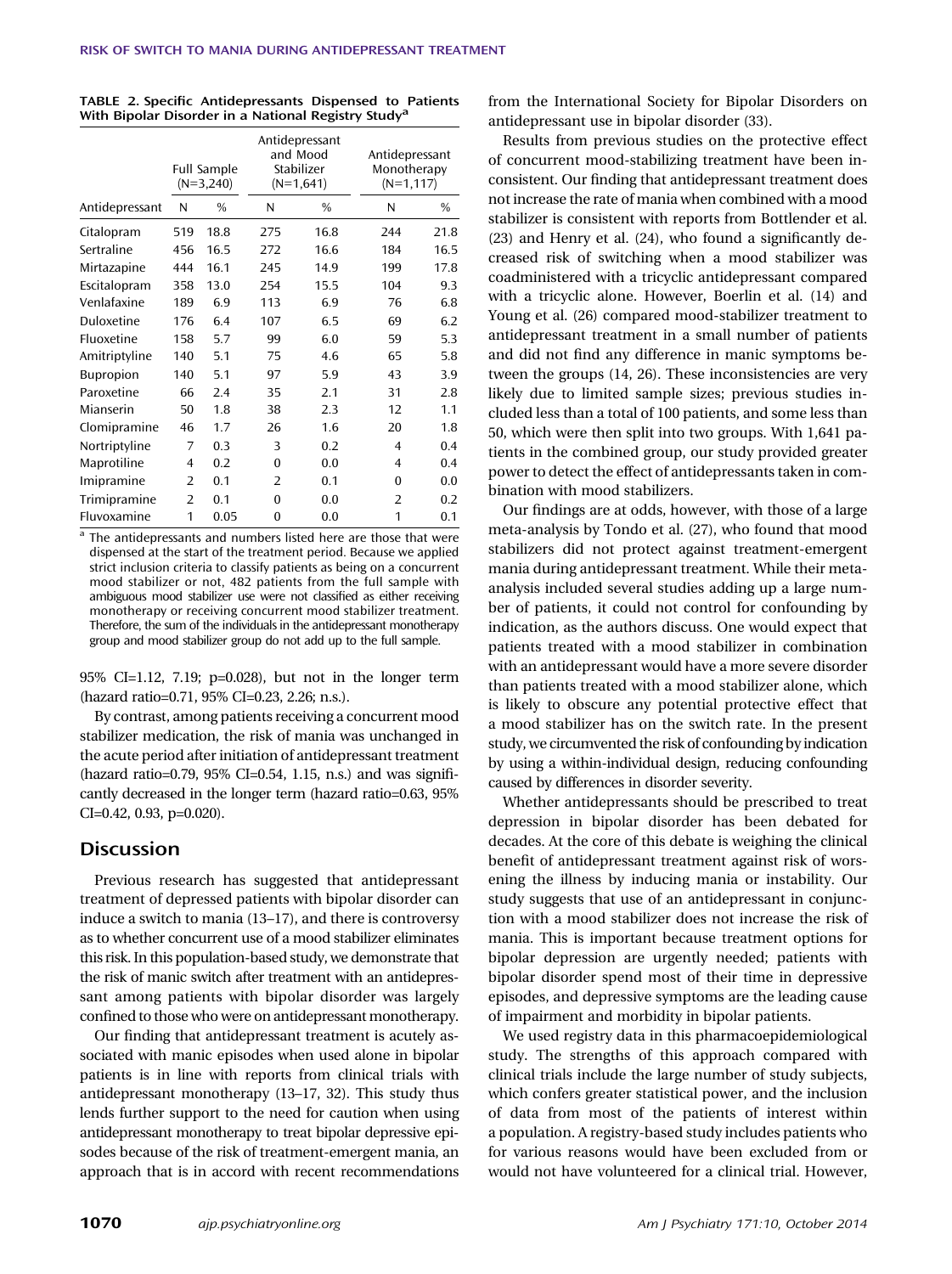| TABLE 3. Mania Diagnoses Before and After Antidepressant Treatment Among Patients With Bipolar Disorder Treated With |  |
|----------------------------------------------------------------------------------------------------------------------|--|
| an Antidepressant in a National Registry Study ( $N=3,240$ ) <sup>a</sup>                                            |  |

| Period and Treatment Group | Number of Mania Diagnoses | Mania Rate | Hazard Ratio | 95% CL     |      |
|----------------------------|---------------------------|------------|--------------|------------|------|
| $0-3$ months               |                           |            |              |            |      |
| No antidepressant          | 112                       | 0.034      | Reference    |            |      |
| Antidepressant             | 102                       | 0.031      | 0.91         | 0.69.1.21  | 0.52 |
| 3–9 months                 |                           |            |              |            |      |
| No antidepressant          | 170                       | 0.051      | Reference    |            |      |
| Antidepressant             | 91                        | 0.028      | 0.68         | 0.50, 0.92 | 0.01 |

<sup>a</sup> Mania rate is computed as the number of mania diagnoses divided by number of patients. The hazard ratio for mania during an acute and a longer-term period after antidepressant treatment is based on comparison with a prior non-treatment period.

TABLE 4. Mania Diagnoses Among Patients With Bipolar Disorder in a National Registry Study Who Received Antidepressant Monotherapy or an Antidepressant and a Concurrent Mood Stabilizer<sup>a</sup>

| Period and Treatment Group                     | Number of Mania Diagnoses | Mania Rate | <b>Hazard Ratio</b> | 95% CI     | p     |
|------------------------------------------------|---------------------------|------------|---------------------|------------|-------|
| Concurrent mood stabilizer treatment (N=1,641) |                           |            |                     |            |       |
| $0-3$ months                                   |                           |            |                     |            |       |
| No antidepressant                              | 67                        | 0.041      | Reference           |            |       |
| Antidepressant                                 | 59                        | 0.036      | 0.79                | 0.54, 1.15 | 0.214 |
| 3–9 months                                     |                           |            |                     |            |       |
| No antidepressant                              | 106                       | 0.065      | Reference           |            |       |
| Antidepressant                                 | 49                        | 0.030      | 0.63                | 0.42, 0.93 | 0.020 |
| Antidepressant monotherapy (N=1,117)           |                           |            |                     |            |       |
| $0-3$ months                                   |                           |            |                     |            |       |
| No antidepressant                              | 7                         | 0.006      | Reference           |            |       |
| Antidepressant                                 | 17                        | 0.015      | 2.83                | 1.12, 7.19 | 0.028 |
| 3–9 months                                     |                           |            |                     |            |       |
| No antidepressant                              | 11                        | 0.010      | Reference           |            |       |
| Antidepressant                                 | 7                         | 0.006      | 0.71                | 0.23, 2.26 | 0.567 |

<sup>a</sup> Mania rate is computed as the number of mania diagnoses divided by number of patients. The hazard ratio for mania during an acute and a longer-term period after antidepressant treatment is based on comparison with a prior non-treatment period. Because we applied strict inclusion criteria to classify patients as being on a concurrent mood stabilizer or not, 482 patients with ambiguous mood stabilizer use were excluded from the subsequent analyses.

observational studies entail a risk of selection effects. This risk is even more pronounced in pharmacoepidemiological studies, where confounding by indication is a major hurdle. Treated patients are likely to differ from nontreated patients in symptom severity. This is well illustrated in our study, where the rate of mania in the group of patients on a concurrent mood stabilizer was higher overall than in the antidepressant monotherapy group (2.4–6.8 times, depending on the period compared). This is not surprising, as the patients previously treated with a mood stabilizer received this treatment precisely because they were more prone to manic episodes than the patients with no prior mood stabilizer treatment. We therefore employed a within-individual design, in which the rate of mania is compared between a non-treatment period and a treatment period in the same patient. This reduces the confounding due to disorder severity, genetic makeup, and early environmental factors that can be expected between those who receive a prescription for a mood stabilizer and those who do not.

Another potential limitation of registry-based studies is diagnostic specificity. The bipolar diagnoses in the National Patient Register have been validated, however, and an algorithm has been constructed that yields a positive predictive value of 0.92 (30). The diagnoses of acute mania have not been validated. Nevertheless, the outcome of interest in this study—a diagnosis of acute mania in a patient with known bipolar disorder—is likely to be reasonably valid. It should be noted, however, that this outcome captures the severe end of the mania spectrum, where symptoms lead to an outpatient visit or a hospitalization; milder hypomanias that do not lead to contact with the health care system will not be captured in this study.

Another limitation of this study is that bipolar II disorder is not a listed ICD diagnosis in the National Patient Register. Hence, we could not specifically study bipolar II disorder with respect to risk of treatment-emergent mania or the potential protective effects of mood stabilizers. Given the fact that bipolar II disorder is at least as common as bipolar I disorder, additional research in this area is warranted. Also, our study does not provide information about the effectiveness of antidepressants in bipolar depression, nor about patients' adherence to drug treatment; we have no information on whether a patient actually used the dispensed medication. Furthermore, we could not assess the effects of specific classes of antidepressants, as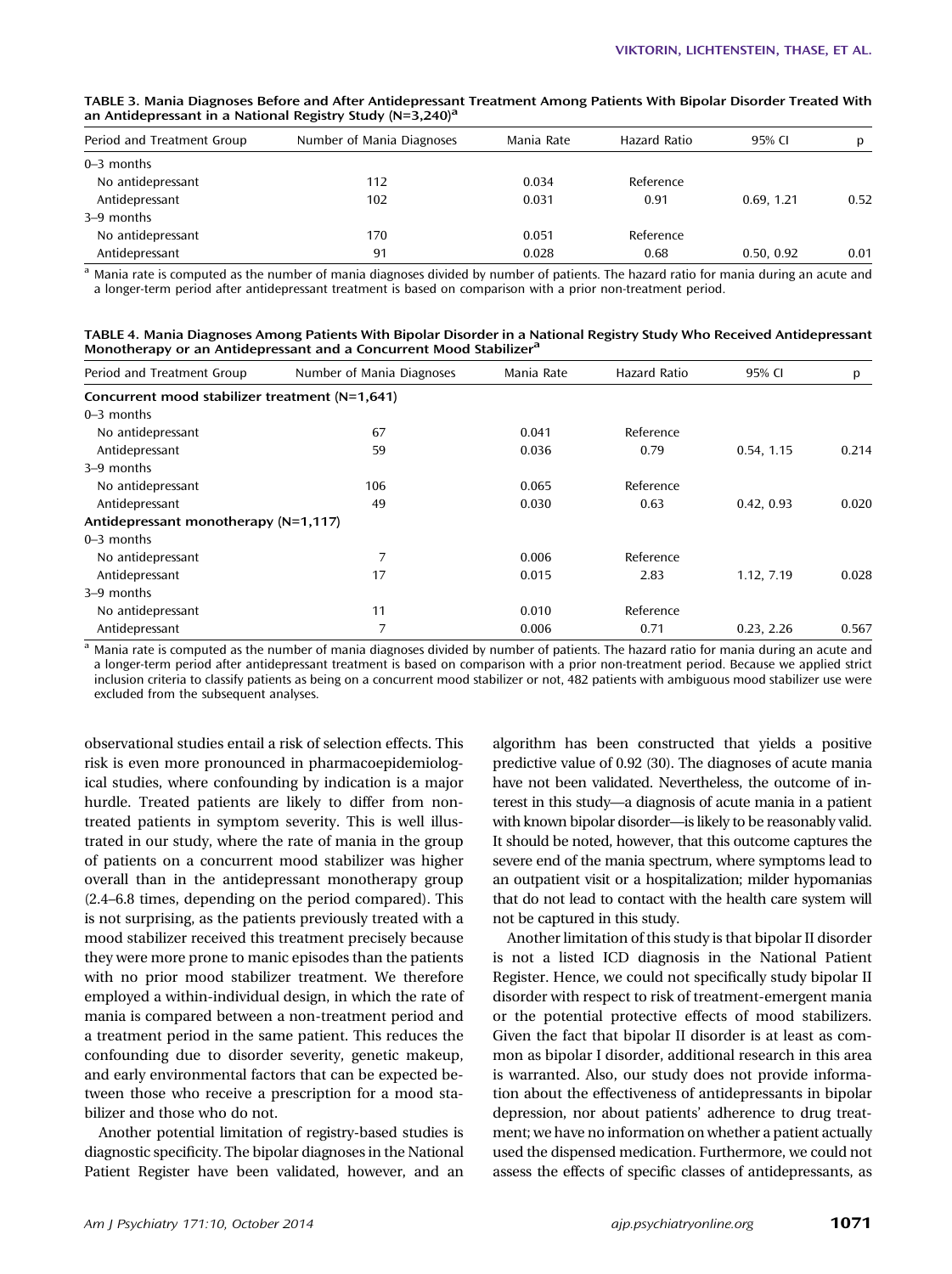the groups were too small to permit meaningful comparisons. Finally, we censored the follow-up for individuals in the monotherapy group if a mood stabilizer was dispensed. The indications for these mood stabilizer prescriptions are unknown; it could be the start of prophylactic treatment in a stable phase or a late safety measure to add a mood stabilizer to the antidepressant treatment. However, there is also the possibility that the mood stabilizer was prescribed because of treatment-emergent hypomania or mania that was not recorded; in this case, censoring will yield a lower risk of mania after antidepressant treatment than is actually the case.

## **Conclusions**

While we found an increased risk of manic switch among patients with bipolar disorder on antidepressant monotherapy, we did not find an increased risk of manic episodes in the short or longer term for patients treated with an antidepressant and a concurrent mood stabilizer. Even though current practice guidelines suggest treatment with antidepressants only in combination with mood stabilizers in bipolar patients, and the effectiveness of antidepressants in treating bipolar depression is disputed, the clinical practice looks different. In our study, almost 35% of the patients were on antidepressant monotherapy, and 70% of all bipolar patients had at least one dispensation of an antidepressant over a 5-year period. Thus, our results are important for future guidelines, but probably even more important for reminding clinicians of the importance of these guidelines.

Received Nov. 15, 2013; revision received March 27, 2014; accepted April 25, 2014 (doi: 10.1176/appi.ajp.2014.13111501). From the Department of Medical Epidemiology and Biostatistics, Karolinska Institutet, Stockholm; the Institute of Neuroscience and Physiology, University of Gothenburg, Gothenburg, Sweden; and the Department of Psychiatry, University of Pennsylvania, Philadelphia. Address correspondence to Dr. Landén [\(mikael.landen@neuro.gu.se](mailto:mikael.landen@neuro.gu.se)).

Dr. Thase has served as a consultant for Alkermes, AstraZeneca, Bristol-Myers Squibb, Cerecor, Eli Lilly, Dey Pharma, Forest Laboratories (including PGx), Gerson Lehman Group, Guidepoint Global, Lundbeck, MedAvante, Merck (including Schering-Plough and Organon), Neuronetics, Ortho-McNeil (including Johnson & Johnson), Otsuka, Pamlab, Pfizer (including Wyeth-Ayerst Pharmaceuticals), PGx, Shire, Sunovion, Supernus, Takeda, and Transcept Pharmaceuticals; he has received grant support from the Agency for Healthcare Research and Quality, Alkermes, Eli Lilly, Forest Pharmaceuticals, NIMH, Otsuka, PharmaNeuroboost, and Roche; he has equity holdings in MedAvante and has received royalties from the American Psychiatric Foundation, Guilford Press, Herald House, and W.W. Norton; his spouse is employed by Peloton Advantage (Formerly Advogent and Embryon), which does business with Pfizer/Wyeth. Dr. Landén has received lecture honoraria from AstraZeneca, Bayer, Biophausia, Bristol-Myers Squibb, and Servier Sweden and has served on an advisory board for Lundbeck. The other authors report no financial relationships with commercial interests.

Supported by grants from the Swedish Medical Research Council (K2014-62X-14647-12-51 and K2010-61P-21568-01-4), the Swedish Foundation for Strategic Research, and the Swedish Brain Foundation.

### References

- 1. Thase ME: Bipolar depression: diagnostic and treatment considerations. Dev Psychopathol 2006; 18:1213–1230
- 2. Judd LL, Akiskal HS, Schettler PJ, Coryell W, Endicott J, Maser JD, Solomon DA, Leon AC, Keller MB: A prospective investigation of the natural history of the long-term weekly symptomatic status of bipolar II disorder. Arch Gen Psychiatry 2003; 60:261– 269
- 3. Judd LL, Akiskal HS, Schettler PJ, Endicott J, Maser J, Solomon DA, Leon AC, Rice JA, Keller MB: The long-term natural history of the weekly symptomatic status of bipolar I disorder. Arch Gen Psychiatry 2002; 59:530–537
- 4. Kupka RW, Altshuler LL, Nolen WA, Suppes T, Luckenbaugh DA, Leverich GS, Frye MA, Keck PE Jr, McElroy SL, Grunze H, Post RM: Three times more days depressed than manic or hypomanic in both bipolar I and bipolar II disorder. Bipolar Disord 2007; 9: 531–535
- 5. López P, Mosquera F, de León J, Gutiérrez M, Ezcurra J, Ramírez F, González-Pinto A: Suicide attempts in bipolar patients. J Clin Psychiatry 2001; 62:963–966
- 6. Judd LL, Akiskal HS, Schettler PJ, Endicott J, Leon AC, Solomon DA, Coryell W, Maser JD, Keller MB: Psychosocial disability in the course of bipolar I and II disorders: a prospective, comparative, longitudinal study. Arch Gen Psychiatry 2005; 62:1322–1330
- 7. Baldessarini RJ, Leahy L, Arcona S, Gause D, Zhang W, Hennen J: Patterns of psychotropic drug prescription for US patients with diagnoses of bipolar disorders. Psychiatr Serv 2007; 58:85–91
- 8. Geddes JR, Carney SM, Davies C, Furukawa TA, Kupfer DJ, Frank E, Goodwin GM: Relapse prevention with antidepressant drug treatment in depressive disorders: a systematic review. Lancet 2003; 361:653–661
- 9. Maj M, Pirozzi R, Magliano L, Bartoli L: The prognostic significance of "switching" in patients with bipolar disorder: a 10-year prospective follow-up study. Am J Psychiatry 2002; 159: 1711–1717
- 10. Wehr TA, Goodwin FK: Rapid cycling in manic-depressives induced by tricyclic antidepressants. Arch Gen Psychiatry 1979; 36:555–559
- 11. Ball JR, Kiloh LG: A controlled trial of imipramine in treatment of depressive states. BMJ 1959; 2:1052–1055
- 12. Leyberg JT, Denmark JC: The treatment of depressive states with imipramine hydrochloride (Tofranil). J Ment Sci 1959; 105: 1123–1126
- 13. Altshuler LL, Post RM, Leverich GS, Mikalauskas K, Rosoff A, Ackerman L: Antidepressant-induced mania and cycle acceleration: a controversy revisited. Am J Psychiatry 1995; 152:1130–1138
- 14. Boerlin HL, Gitlin MJ, Zoellner LA, Hammen CL: Bipolar depression and antidepressant-induced mania: a naturalistic study. J Clin Psychiatry 1998; 59:374–379
- 15. Peet M: Induction of mania with selective serotonin re-uptake inhibitors and tricyclic antidepressants. Br J Psychiatry 1994; 164:549–550
- 16. Prien RF, Klett CJ, Caffey EM Jr: Lithium carbonate and imipramine in prevention of affective episodes: a comparison in recurrent affective illness. Arch Gen Psychiatry 1973; 29: 420–425
- 17. Truman CJ, Goldberg JF, Ghaemi SN, Baldassano CF, Wisniewski SR, Dennehy EB, Thase ME, Sachs GS: Self-reported history of manic/hypomanic switch associated with antidepressant use: data from the Systematic Treatment Enhancement Program for Bipolar Disorder (STEP-BD). J Clin Psychiatry 2007; 68: 1472–1479
- 18. Valentí M, Pacchiarotti I, Bonnín CM, Rosa AR, Popovic D, Nivoli AM, Goikolea JM, Murru A, Undurraga J, Colom F, Vieta E: Risk factors for antidepressant-related switch to mania. J Clin Psychiatry 2012; 73:e271–e276